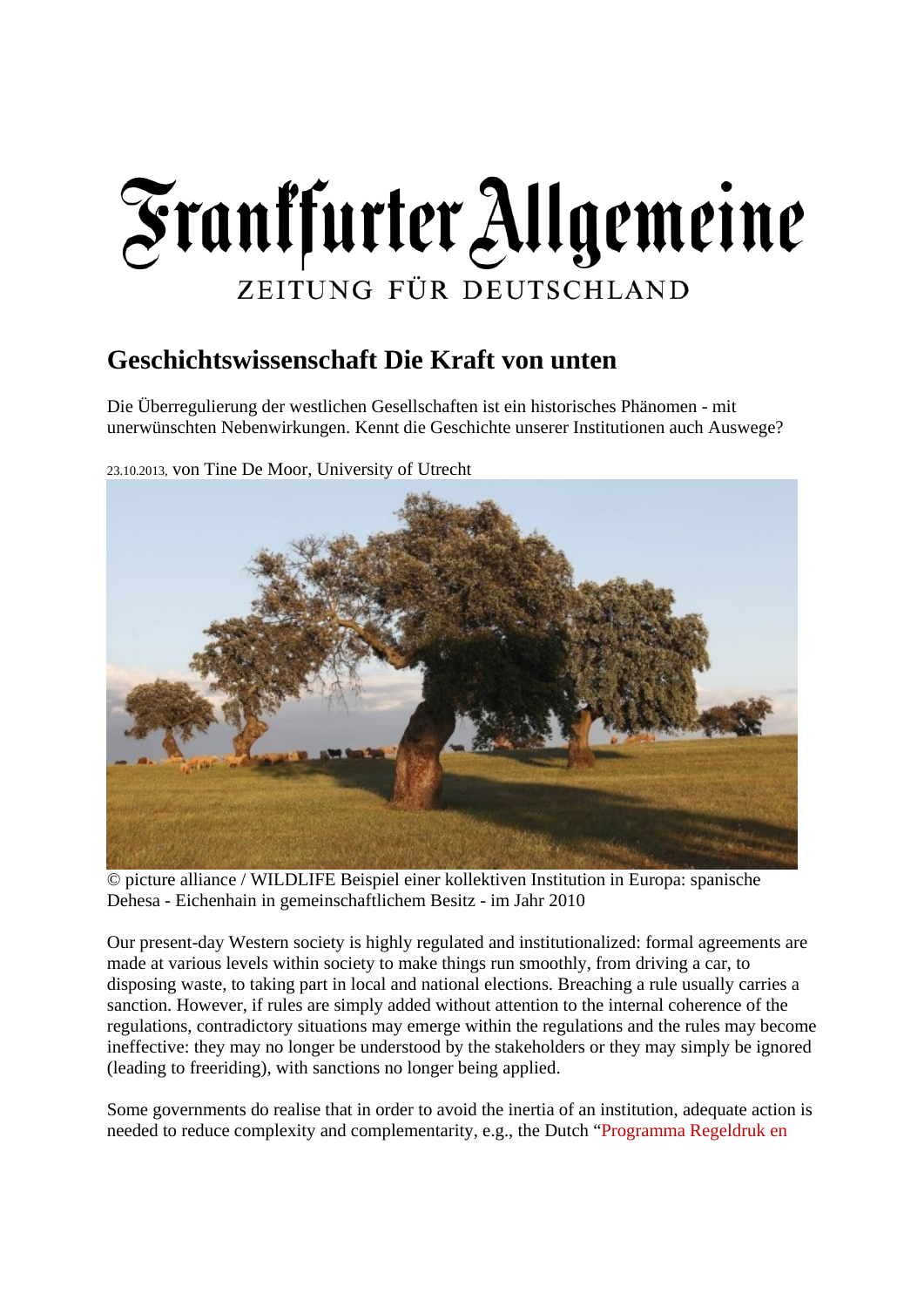Administratieve Lastenvermindering", which aims to reduce superfluous and contradictory regulation in the field of education with the help of the stakeholders (teachers, government professionals, etc.). With evermore levels of institution being added at the national level, special attention needs to be given to avoid further problems.

## **The Relation Between State and the Market**

The key to building good institutions lies in Europe's rich history of institution building, which is one of the core features of Western society. According to some, like Nobel Prize winner Doug North, building institutions was even a vital part of the rapid and sustained economic growth of Europe over the past few centuries. Economic historians like Greif and van Zanden have shown how the process of building institutions started even long before the Industrial Revolution, which was probably the most well known economic "event" in history.

But, even though Europe's economy still benefits from institutional frameworks that have been developed over hundreds of years, we have to take care that such institutions are set up in the most efficient and effective way; the costs of running our institutional frameworks should not overtake the benefits. At the same time - in particular, as a consequence of the economic crisis our European society is struggling with the oft-problematic relationship between the state and the market. Only one issue (but an important one) is to what extent the state should help banks in trouble.

The risk our society runs is the breakdown of institutions that have been functioning well for decennia, because they seem to be unable to answer today's economic and social problems. The alternative may lie in greater institutional diversity, with a greater roles and responsibility for European citizens, and with this comes a more accessible, efficient and effective way of rulemaking and institution building.

As with many present-day issues, the long-term history of Europe can be a most inspiring source of inspiration. Only 200 years ago Europe relied upon a much greater institutional variety, with a much more important role set aside for the citizens, the true stakeholders themselves; the already quite developed market and the burgeoning state were not the only the choices for dealing with societal problems.

### **Institutions of Collective Action**

Much of the institutional building in Europe was set up by cooperating stakeholders themselves without much involvement of the state, and often in attempt to avoid the negative side effects of the market. Around 1800 most national governments in Europe decided to dissolve institutions such as guilds, commons, local waterboards and irrigation systems, as these no longer fit in the new top-down model of the nation state. Much earlier, during the late Middle Ages (11–13th centuries), such local, bottom-up, self-governed formed institutions for collective action popped up all over Europe, but most notably in northwestern Europe.

These were the areas that were to be, in the centuries thereafter, the core of economic development, and today they still play a vital role in Europe's economic and social activities.